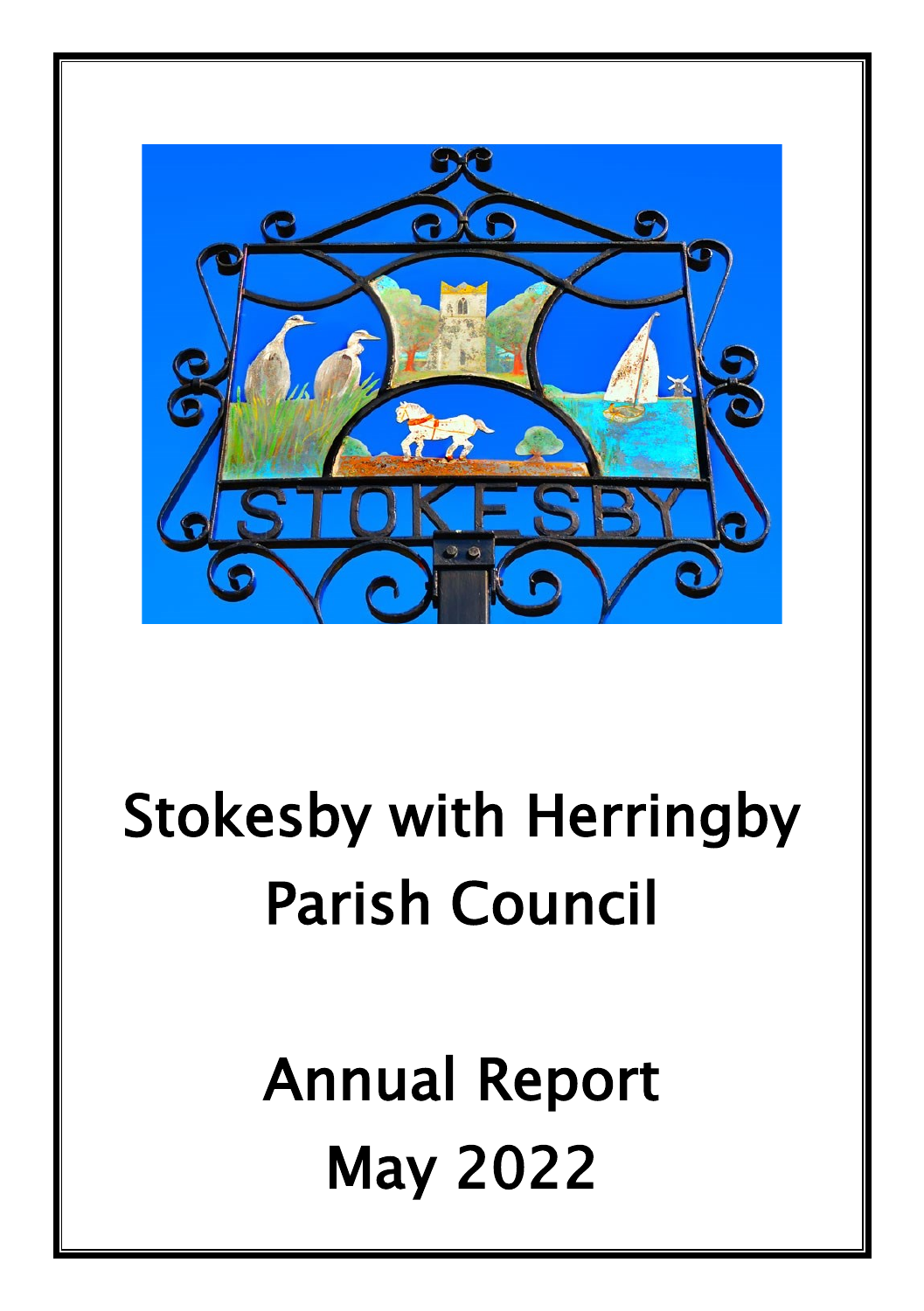### Chairman's Report

Firstly I would like to thank Catherine for all her hard work and advice we would be lost without her. Also thanks to the Parish Councillors for their support, input and unrewarded work which goes unnoticed by many but a walk around the village soon shows who's cut hedges, cleared up litter and all the small tasks which keeps the village special.

In the last year we have agreed on providing a Speed Awareness Monitoring (SAM) camera for ourselves, approved a small planning development and are moving closer to improving the play equipment on the green. Let's hope this year will be covid free so we can get back to meeting and socialising again, with the Queens jubilee and Summer fete already being planned.

In closing my report I think we all would agree that without Adrian's generous help and advice the village would be poorer for it.

#### *Richard Youngs, Chairman*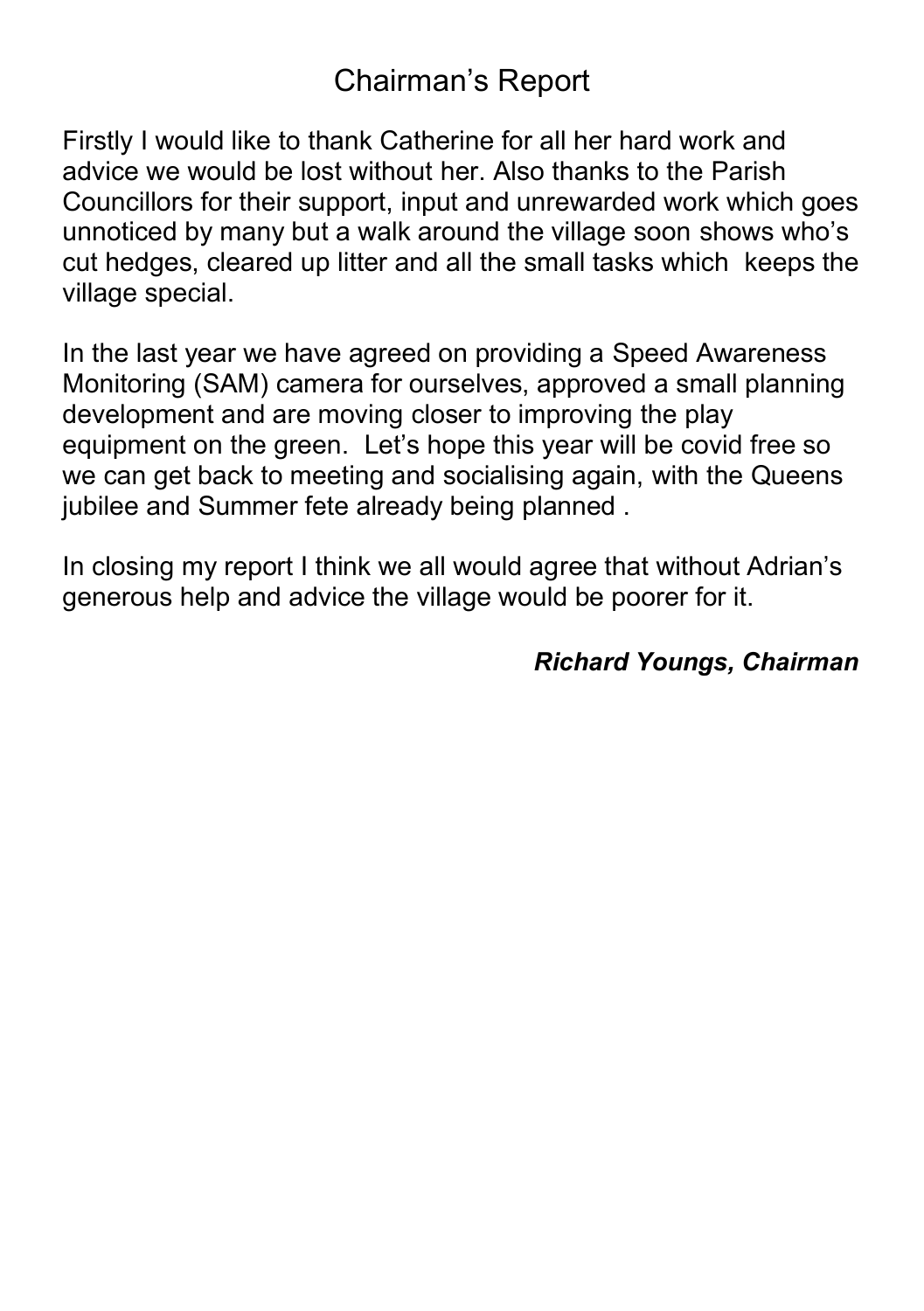## Summary of Parish Council Accounts 2021/22

| Receipts                                       |             |               |
|------------------------------------------------|-------------|---------------|
|                                                | 2020/21 (£) | $2021/22$ (£) |
| Precept, Shortfall & Concurrent Grant          | 8,230.00    | 8,230.00      |
| <b>Grants &amp; Miscelleneous</b>              | 3,778.13    | 1.15          |
| Interest                                       | 9.09        | 7.79          |
| <b>VAT Reclaim</b>                             | 1,477.46    | 334.17        |
| <b>TOTAL</b>                                   | 13,494.68   | 8,573.11      |
| Payments                                       |             |               |
|                                                | 2020/21 (£) | 2021/22 (£)   |
| Churchyard & Open Spaces                       | 1,970.00    | 1,970.00      |
| Salary                                         | 1,794.65    | 1,798.68      |
| Audit                                          | 60.00       | 45.00         |
| <b>Hall Hire</b>                               | 20.00       | 6.00          |
| Insurance                                      | 190.40      | 181.90        |
| Administration                                 | 401.70      | 287.48        |
| <b>Repairs and Replacements</b>                | 736.53      | 0.00          |
| <b>Miscellaneous</b>                           | 15.00       | 111.75        |
| Section 137                                    | 40.00       | 40.00         |
| <b>VAT</b>                                     | 1,530.83    | 250.00        |
| <b>Capital Expenditure</b>                     | 7,233.28    | 1,250.00      |
| <b>TOTAL</b>                                   | 13,992.39   | 5,940.81      |
| <b>Bank Reconciliation</b>                     |             |               |
| <b>Opening Balance at 1st April 2021</b>       |             | 10,240.70     |
| <b>Total Income</b>                            |             | 8,573.11      |
| <b>Total Expenditure</b>                       |             | 5,940.81      |
| Closing Balance at 31 <sup>st</sup> March 2022 |             | 12,873.00     |
| <b>Earmarked Reserves:</b>                     |             |               |
| <b>Street Furniture Fund</b>                   |             | 4,816.00      |
| Ex Youth Club Fund                             |             | 773.01        |
| <b>Staithe</b>                                 |             | 1,000.00      |
| <b>Election Reserve</b>                        |             | 850.00        |
| <b>General Reserve</b>                         |             | £5,000.00     |
| <b>Free Funds:</b>                             |             | 433.99        |